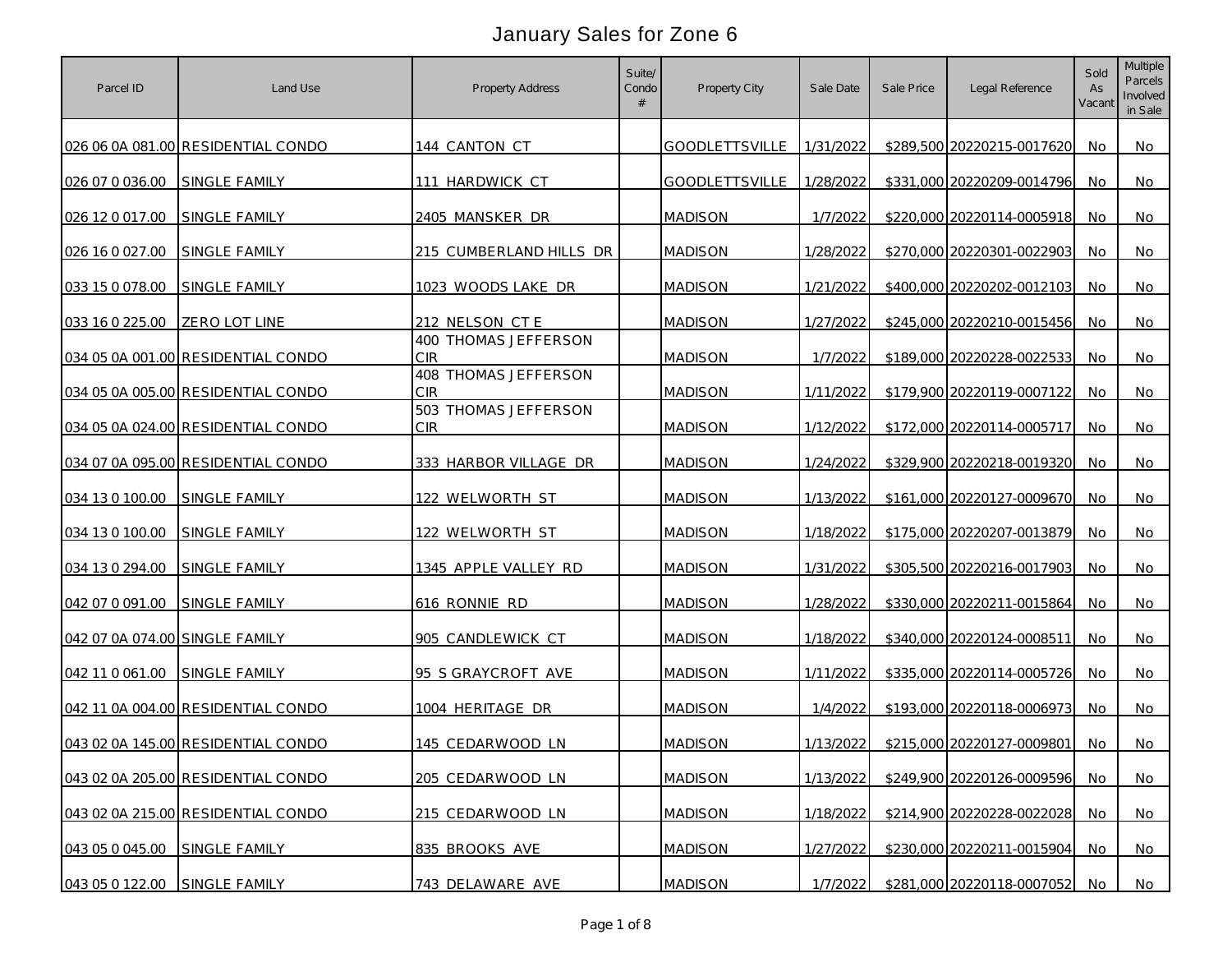| Parcel ID                      | Land Use                           | <b>Property Address</b> | Suite/<br>Condo<br># | Property City  | Sale Date | Sale Price | Legal Reference            | Sold<br>As<br>Vacant | Multiple<br>Parcels<br>Involved<br>in Sale |
|--------------------------------|------------------------------------|-------------------------|----------------------|----------------|-----------|------------|----------------------------|----------------------|--------------------------------------------|
| 043 06 0A 015.00 SINGLE FAMILY |                                    | 732 ELLIE DR            |                      | <b>MADISON</b> | 1/24/2022 |            | \$411,500 20220209-0015073 | No.                  | No.                                        |
| 043 09 0 113.00                | <b>DUPLEX</b>                      | 614 BIXLER AVE          |                      | <b>MADISON</b> | 1/14/2022 |            | \$533,000 20220125-0009013 | No                   | No                                         |
| 043 09 0 227.00                | SINGLE FAMILY                      | 250 DUPONT AVE          |                      | <b>MADISON</b> | 1/19/2022 |            | \$376,000 20220207-0014050 | No                   | No                                         |
| 043 12 0 042 00                | SINGLE FAMILY                      | 126 EAGAN CIR           |                      | <b>MADISON</b> | 1/12/2022 |            | \$270,000 20220119-0007265 | No                   | No.                                        |
| 043 13 0 124.00                | SINGLE FAMILY                      | 411 MAPLE ST            |                      | <b>MADISON</b> | 1/20/2022 |            | \$229,000 20220201-0011440 | No                   | No                                         |
| 043 13 0 198.00                | SINGLE FAMILY                      | 338 MAPLE ST            |                      | <b>MADISON</b> | 1/24/2022 |            | \$215,000 20220202-0012590 | No.                  | No.                                        |
| 043 13 0 322.00                | <b>SINGLE FAMILY</b>               | 325 IDLEWILD AVE        |                      | <b>MADISON</b> | 1/28/2022 |            | \$135,000 20220218-0019464 | No.                  | No                                         |
| 043 13 0 322.00                | SINGLE FAMILY                      | 325 IDLEWILD AVE        |                      | <b>MADISON</b> | 1/28/2022 |            | \$120,000 20220209-0015102 | No.                  | No.                                        |
| 043 13 0 432.00                | SINGLE FAMILY                      | 608 FOREST PARK CT      |                      | <b>MADISON</b> | 1/6/2022  |            | \$300,000 20220114-0005620 | No.                  | No                                         |
|                                | 043 13 0A 064.00 RESIDENTIAL CONDO | 323 FOREST PARK RD      |                      | 5-16 MADISON   | 1/14/2022 |            | \$154,900 20220126-0009548 | No.                  | No.                                        |
| 043 15 0 074.00                | SINGLE FAMILY                      | 310 FARRIS AVE          |                      | <b>MADISON</b> | 1/21/2022 |            | \$285,000 20220131-0010814 | No                   | No                                         |
| 043 15 0 249.00                | <b>SINGLE FAMILY</b>               | 253 WARRIOR RD          |                      | <b>MADISON</b> | 1/24/2022 |            | \$328,000 20220207-0013908 | No                   | No.                                        |
| 043 15 0 297.00                | SINGLE FAMILY                      | 218 LARKIN SPRINGS RD   |                      | <b>MADISON</b> | 1/25/2022 |            | \$319,000 20220204-0013449 | No                   | No.                                        |
| 051 03 0 151.00                | SINGLE FAMILY                      | 908 CAYCE DR            |                      | <b>MADISON</b> | 1/12/2022 |            | \$340,000 20220121-0008102 | No.                  | No                                         |
| 051 07 0 074.00                | SINGLE FAMILY                      | 1202 SAUNDERS AVE       |                      | <b>MADISON</b> | 1/14/2022 |            | \$445,500 20220119-0007422 | No                   | No                                         |
|                                | 051 14 0B 006.00 RESIDENTIAL CONDO | 712 INSPIRATION BLVD    |                      | <b>MADISON</b> | 1/28/2022 |            | \$390,000 20220131-0010931 | No                   | No                                         |
|                                | 051 14 0B 007.00 RESIDENTIAL CONDO | 714 INSPIRATION BLVD    |                      | <b>MADISON</b> | 1/28/2022 |            | \$455,000 20220202-0012347 | No.                  | No                                         |
|                                | 051 14 0B 008.00 RESIDENTIAL CONDO | 716 INSPIRATION BLVD    |                      | <b>MADISON</b> | 1/31/2022 |            | \$380,000 20220209-0015212 | No                   | No.                                        |
|                                | 051 14 0B 019.00 RESIDENTIAL CONDO | 732 INSPIRATION BLVD    | 5                    | <b>MADISON</b> | 1/28/2022 |            | \$430,000 20220223-0020398 | No                   | No                                         |
|                                | 051 15 0A 002.00 RESIDENTIAL CONDO | 420 WALTON LN           |                      | A-2 MADISON    | 1/23/2022 |            | \$135,000 20220128-0010645 | No                   | <b>No</b>                                  |
| 052 01 0 278.00                | SINGLE FAMILY                      | 764 MADISON BLVD        |                      | <b>MADISON</b> | 1/4/2022  |            | \$168,000 20220112-0004458 | No.                  | No                                         |
| 052 01 0 278.00                | SINGLE FAMILY                      | 764 MADISON BLVD        |                      | <b>MADISON</b> | 1/10/2022 |            | \$195,000 20220214-0016362 | No                   | No                                         |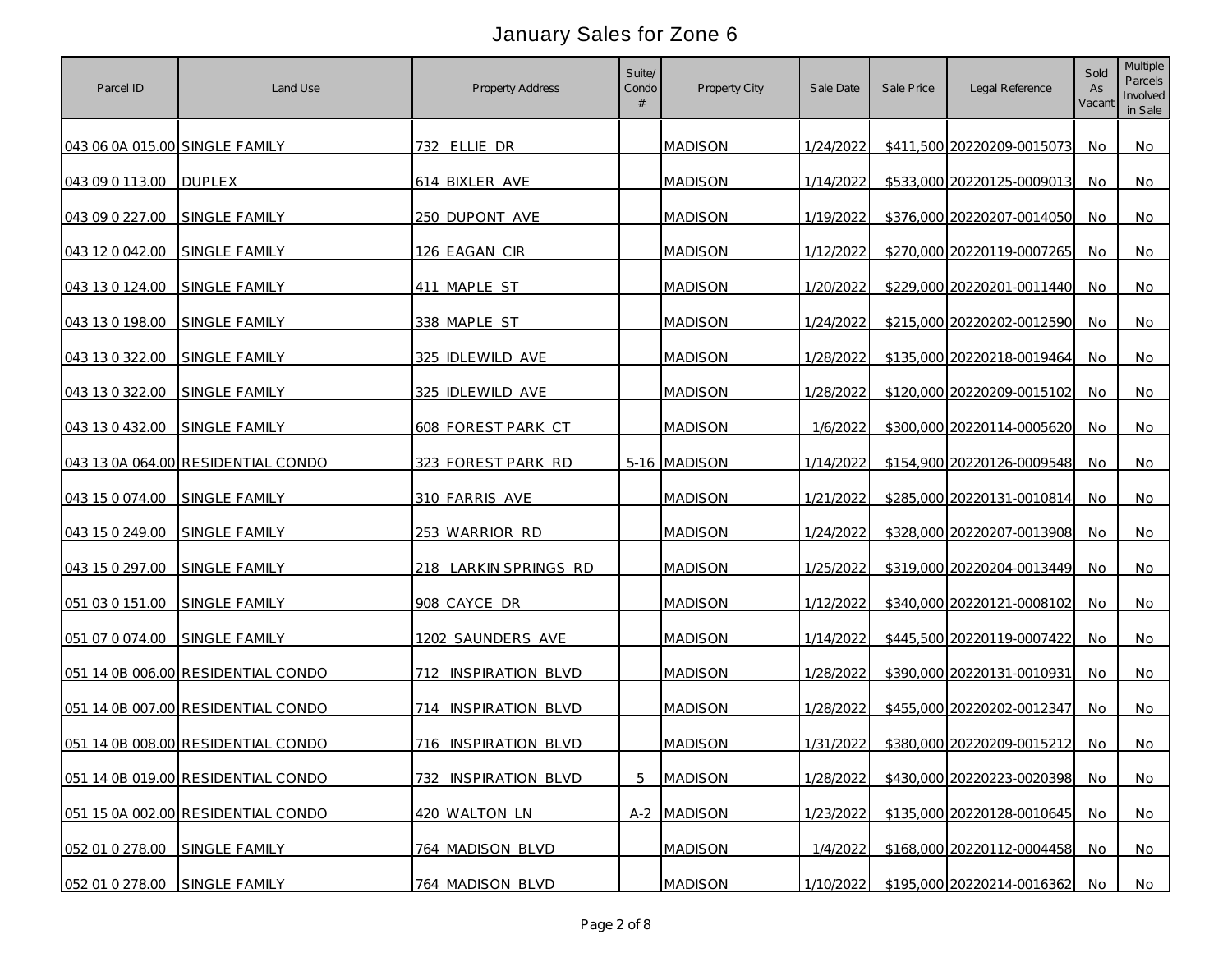| Parcel ID                      | Land Use                           | Property Address      | Suite/<br>Condo<br># | Property City  | Sale Date | Sale Price | Legal Reference            | Sold<br>As<br>Vacant | Multiple<br>Parcels<br>Involved<br>in Sale |
|--------------------------------|------------------------------------|-----------------------|----------------------|----------------|-----------|------------|----------------------------|----------------------|--------------------------------------------|
| 052 01 0 278.00                | SINGLE FAMILY                      | 764 MADISON BLVD      |                      | <b>MADISON</b> | 1/10/2022 |            | \$180,000 20220127-0010042 | No.                  | No.                                        |
| 052 01 0B 017.00 SINGLE FAMILY |                                    | 512 ROTHWOOD AVE      |                      | <b>MADISON</b> | 1/25/2022 |            | \$344,450 20220209-0014998 | No                   | No                                         |
| 052 01 0C 013.00 SINGLE FAMILY |                                    | 811 NEELYS CHASE DR   |                      | <b>MADISON</b> | 1/27/2022 |            | \$290,800 20220209-0015291 | No                   | No                                         |
| 052 03 0 178.00                | SINGLE FAMILY                      | 313 MANZANO RD        |                      | <b>MADISON</b> | 1/21/2022 |            | \$330,000 20220215-0017483 | No                   | No.                                        |
| 052 04 0C 012.00 SINGLE FAMILY |                                    | 1853 PALLAS DR        |                      | <b>MADISON</b> | 1/14/2022 |            | \$351,000 20220127-0010102 | No                   | No.                                        |
| 052 05 0 055.00                | <b>SINGLE FAMILY</b>               | 832 DENSON AVE        |                      | <b>MADISON</b> | 1/7/2022  |            | \$201,000 20220119-0007124 | No.                  | No.                                        |
| 052 06 0 047.00                | <b>SINGLE FAMILY</b>               | 732 FLORENCE CIR      |                      | <b>MADISON</b> | 1/14/2022 |            | \$225,000 20220119-0007324 | No                   | No                                         |
| 052 06 0 047.00                | SINGLE FAMILY                      | 732 FLORENCE CIR      |                      | <b>MADISON</b> | 1/14/2022 |            | \$260,500 20220207-0013813 | No.                  | No.                                        |
| 052 08 0 129.00                | <b>DUPLEX</b>                      | 1165 SIOUX TER        |                      | <b>MADISON</b> | 1/28/2022 |            | \$250,000 20220210-0015517 | No.                  | No                                         |
| 052 08 0A 324.00 SINGLE FAMILY |                                    | 1160 SHAWNEE TRCE     |                      | <b>MADISON</b> | 1/21/2022 |            | \$246,500 20220201-0011859 | No.                  | No.                                        |
| 052 09 0 065.00                | SINGLE FAMILY                      | 1113 PETER PAN ST     |                      | <b>MADISON</b> | 1/26/2022 |            | \$200,000 20220128-0010606 | No                   | No                                         |
| 052 09 0 263.00                | <b>SINGLE FAMILY</b>               | 400 DUE WEST AVE      |                      | <b>MADISON</b> | 1/11/2022 |            | \$350,000 20220124-0008660 | No                   | No.                                        |
| 052 16 0 021 00                | <b>SINGLE FAMILY</b>               | 704 ALLEN PASS        |                      | <b>MADISON</b> | 1/21/2022 |            | \$240,000 20220126-0009572 | No                   | No.                                        |
|                                | 052 16 0A 022.00 RESIDENTIAL CONDO | 1301 NEELYS BEND RD   | 22                   | <b>MADISON</b> | 1/14/2022 |            | \$128,000 20220126-0009525 | No                   | No                                         |
|                                | 052 16 0A 038.00 RESIDENTIAL CONDO | 1301 NEELYS BEND RD   | 38                   | <b>MADISON</b> | 1/21/2022 |            | \$172,000 20220125-0008980 | No                   | No                                         |
|                                | 052 16 0A 079.00 RESIDENTIAL CONDO | 1301 NEELYS BEND RD   |                      | 79 MADISON     | 1/4/2022  |            | \$111,000 20220112-0004142 | No                   | No                                         |
| 053 09 0 088.00                | ZERO LOT LINE                      | 1400 APACHE LN        |                      | <b>MADISON</b> | 1/10/2022 |            | \$342,000 20220128-0010277 | No.                  | No                                         |
| 053 13 0 146.00 SINGLE FAMILY  |                                    | 709 JESSICA TAYLOR DR |                      | <b>MADISON</b> | 1/31/2022 |            | \$310,000 20220214-0017060 | No.                  | No.                                        |
| 053 13 0 146.00                | SINGLE FAMILY                      | 709 JESSICA TAYLOR DR |                      | <b>MADISON</b> | 1/31/2022 |            | \$321,000 20220214-0017061 | No                   | No                                         |
| 053 14 0 012.00                | VACANT RESIDENTIAL LAND            | 0 PAWNEE TRL          |                      | <b>MADISON</b> | 1/31/2022 |            | \$5,000 20220209-0015158   | Yes                  | <b>No</b>                                  |
| 060 07 0 125.00                | SINGLE FAMILY                      | 2939 HILLHURST DR     |                      | NASHVILLE      | 1/11/2022 |            | \$310,000 20220120-0007795 | No.                  | No                                         |
| 060 07 0 127.00                | SINGLE FAMILY                      | 2913 SUNSET DR        |                      | NASHVILLE      | 1/28/2022 |            | \$350,000 20220131-0010888 | No                   | No                                         |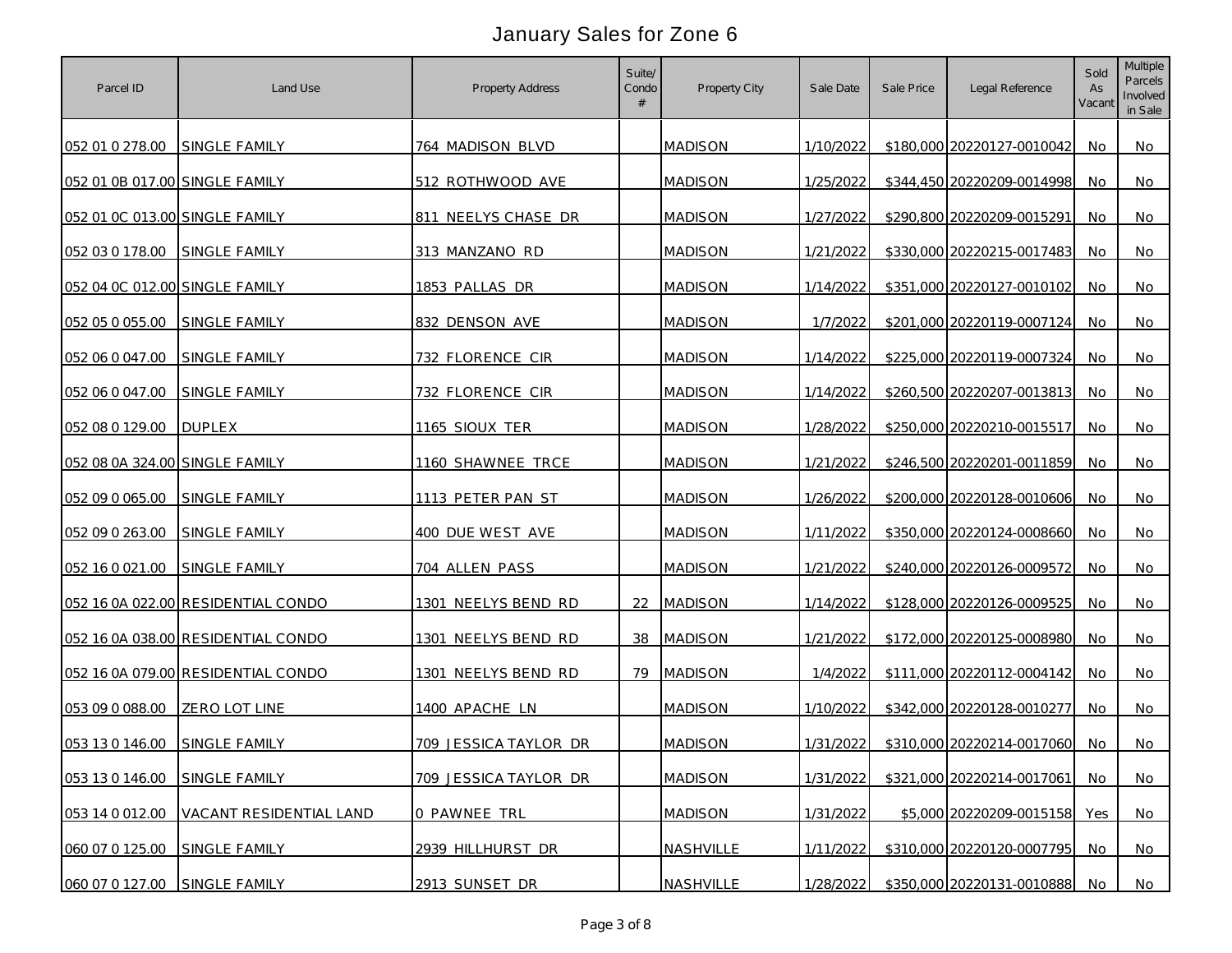| Parcel ID                      | Land Use                           | Property Address     | Suite/<br>Condo<br># | Property City    | Sale Date | Sale Price | Legal Reference            | Sold<br>As<br>Vacant | Multiple<br>Parcels<br>Involved<br>in Sale |
|--------------------------------|------------------------------------|----------------------|----------------------|------------------|-----------|------------|----------------------------|----------------------|--------------------------------------------|
| 060 12 0 034.00                | SINGLE FAMILY                      | 2905 MORNINGSIDE DR  |                      | <b>NASHVILLE</b> | 1/4/2022  |            | \$240,000 20220112-0004351 | No                   | No                                         |
| 061 05 0A 003.00 SINGLE FAMILY |                                    | 442 LEMONT DR        |                      | <b>NASHVILLE</b> | 1/6/2022  |            | \$297,000 20220118-0006810 | No                   | No                                         |
| 061 06 0 001 01                | SINGLE FAMILY                      | 414 BROADMOOR DR     |                      | NASHVILLE        | 1/13/2022 |            | \$455,000 20220119-0007412 | No                   | No                                         |
| 061 06 0 018.00                | SINGLE FAMILY                      | 4311 SAUNDERS AVE    |                      | NASHVILLE        | 1/4/2022  |            | \$490,000 20220112-0004034 | No                   | No                                         |
| 061 06 0 139.00                | SINGLE FAMILY                      | 4201 GLYNDA DR       |                      | <b>NASHVILLE</b> | 1/10/2022 |            | \$901,000 20220111-0003461 | No                   | No                                         |
|                                | 061 07 0B 305.00 RESIDENTIAL CONDO | 4303 GALLATIN PIKE   |                      | 305 NASHVILLE    | 1/14/2022 |            | \$350,000 20220126-0009628 | No.                  | No                                         |
| 061 08 0 059.00                | RESIDENTIAL COMBO/MISC             | 4202 B BRUSH HILL RD |                      | <b>NASHVILLE</b> | 1/13/2022 |            | \$300,000 20220124-0008779 | Yes                  | No                                         |
| 061 08 0 141.00                | SINGLE FAMILY                      | 4607 MEDORA ST       |                      | NASHVILLE        | 1/20/2022 |            | \$595,000 20220121-0008043 | No                   | No.                                        |
| 061 10 0 257.00                | SINGLE FAMILY                      | 912 CURDWOOD BLVD    |                      | NASHVILLE        | 1/5/2022  |            | \$172,000 20220113-0004815 | No                   | No                                         |
| 061 10 0 257.00                | SINGLE FAMILY                      | 912 CURDWOOD BLVD    |                      | NASHVILLE        | 1/5/2022  |            | \$275,000 20220117-0010119 | No.                  | No.                                        |
| 061 10 0 258.00                | VACANT RESIDENTIAL LAND            | 910 CURDWOOD BLVD    |                      | NASHVILLE        | 1/5/2022  |            | \$250,000 20220113-0004986 | Yes                  | <b>No</b>                                  |
| 061 11 0 178.00                | SINGLE FAMILY                      | 1016 CURDWOOD BLVD   |                      | NASHVILLE        | 1/31/2022 |            | \$310,000 20220204-0013214 | No.                  | No                                         |
| 061 14 0 094.00                | SINGLE FAMILY                      | 3803 HILLTOP AVE     |                      | <b>NASHVILLE</b> | 1/28/2022 |            | \$475,000 20220204-0013219 | No                   | <b>No</b>                                  |
| 061 15 0 349.00                | SINGLE FAMILY                      | 1125 STRATFORD AVE   |                      | NASHVILLE        | 1/12/2022 |            | \$360,000 20220113-0005066 | No                   | No                                         |
| 061 16 0 132.00                | <b>SINGLE FAMILY</b>               | 1334 GREENLAND AVE   |                      | <b>NASHVILLE</b> | 1/28/2022 |            | \$385,000 20220209-0014868 | No                   | Yes                                        |
| 061 16 0 133.00                | VACANT RESIDENTIAL LAND            | 4118 ADDINE ST       |                      | NASHVILLE        | 1/28/2022 |            | \$385,000 20220209-0014868 | No.                  | Yes                                        |
| 061 16 0 349.00                | SINGLE FAMILY                      | 1400 CARDINAL AVE    |                      | NASHVILLE        | 1/6/2022  |            | \$422,000 20220114-0005915 | No                   | No.                                        |
|                                | 061 16 0C 002.00 RESIDENTIAL CONDO | 1314 CARDINAL AVE    |                      | NASHVILLE        | 1/24/2022 |            | \$350,000 20220125-0009006 | No                   | No                                         |
| 062 13 0 049.00                | SINGLE FAMILY                      | 1506 RIVERWOOD DR    |                      | NASHVILLE        | 1/31/2022 |            | \$565,000 20220214-0016735 | <b>No</b>            | No                                         |
| 063 02 0 109.00                | SINGLE FAMILY                      | 1509 OCOEE TRL       |                      | <b>MADISON</b>   | 1/27/2022 |            | \$309,900 20220211-0016103 | No                   | <b>No</b>                                  |
| 071 07 0 014.00                | SINGLE FAMILY                      | 123 OLD TRINITY LN   |                      | NASHVILLE        | 1/14/2022 |            | \$256,000 20220121-0008097 | No.                  | <b>No</b>                                  |
| 071 08 0 292.00                | SINGLE FAMILY                      | 437 EDWIN ST         |                      | NASHVILLE        | 1/4/2022  |            | \$495,000 20220114-0006177 | No.                  | No                                         |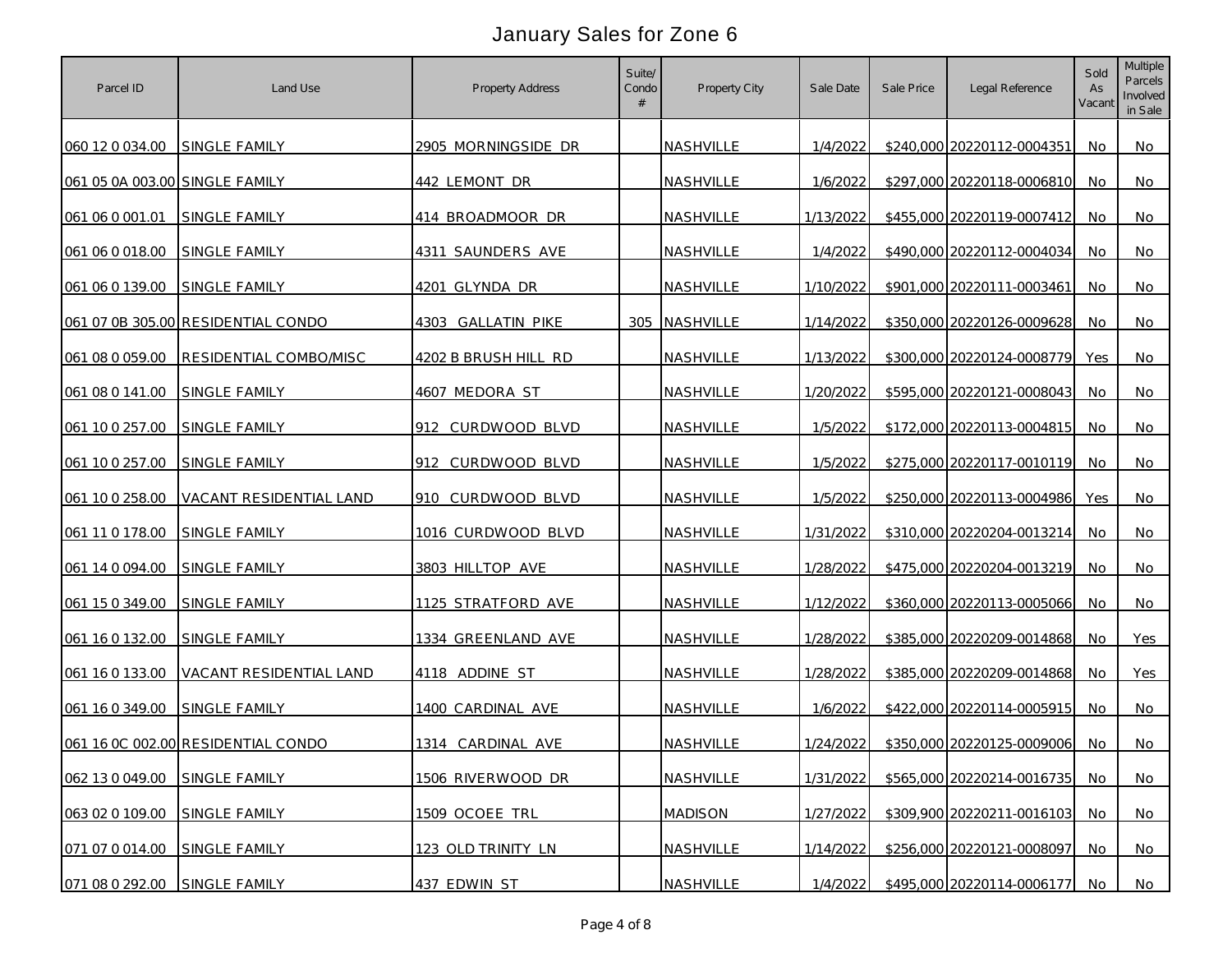| Parcel ID                     | Land Use                                 | Property Address   | Suite/<br>Condo<br># | Property City    | Sale Date | Sale Price | Legal Reference            | Sold<br>As<br>Vacant | <b>Multiple</b><br>Parcels<br>Involved<br>in Sale |
|-------------------------------|------------------------------------------|--------------------|----------------------|------------------|-----------|------------|----------------------------|----------------------|---------------------------------------------------|
| 071 08 0 372.00 SINGLE FAMILY |                                          | 520 EDWIN ST       |                      | NASHVILLE        | 1/18/2022 |            | \$525,000 20220128-0010468 | No.                  | No.                                               |
| 071 12 0 158.00               | SINGLE FAMILY                            | 900 CHICKASAW AVE  |                      | NASHVILLE        | 1/13/2022 |            | \$362,400 20220114-0005841 | No                   | <b>No</b>                                         |
| 071 15 0 037.00               | SINGLE FAMILY                            | 213 LUCILE ST      |                      | NASHVILLE        | 1/14/2022 |            | \$363,000 20220119-0007442 | No                   | No                                                |
| 071 15 0 160.00               | <b>DUPLEX</b>                            | 1310 PENNOCK AVE   |                      | NASHVILLE        | 1/31/2022 |            | \$370,000 20220203-0012766 | No                   | No                                                |
| 071 16 0 274.00               | SINGLE FAMILY                            | 1215 N 8TH ST      |                      | <b>NASHVILLE</b> | 1/20/2022 |            | \$325,000 20220124-0008452 | No                   | No                                                |
|                               | 071 16 0A 008.00 VACANT RESIDENTIAL LAND | 737 DOUGLAS AVE    |                      | NASHVILLE        | 1/10/2022 |            | \$150,000 20220112-0004335 | Yes                  | No                                                |
| 072 03 0 238.00               | <b>SINGLE FAMILY</b>                     | 3514 KENNEDY AVE   |                      | NASHVILLE        | 1/25/2022 |            | \$421,400 20220204-0013451 | No                   | No                                                |
| 072 03 0 318.00               | SINGLE FAMILY                            | 1213 SHELTON AVE   |                      | NASHVILLE        | 1/20/2022 |            | \$320,000 20220201-0011619 | No.                  | No.                                               |
| 072 03 0 395.00               | SINGLE FAMILY                            | 1307 MCCHESNEY AVE |                      | NASHVILLE        | 1/4/2022  |            | \$685,000 20220105-0001968 | No                   | No                                                |
| 072 04 0 283.00 SINGLE FAMILY |                                          | 1437 JANIE AVE     |                      | NASHVILLE        | 1/19/2022 |            | \$440,000 20220131-0010993 | No.                  | No.                                               |
| 072 04 0 345.00               | <b>DUPLEX</b>                            | 1510 SHELTON AVE   |                      | NASHVILLE        | 1/11/2022 |            | \$355,000 20220124-0008437 | No.                  | <b>No</b>                                         |
| 072 06 0 061.00 SINGLE FAMILY |                                          | 1012 MAYNOR AVE    |                      | <b>NASHVILLE</b> | 1/28/2022 |            | \$700,000 20220201-0011729 | No.                  | No                                                |
| 072 07 0 349.00               | <b>SINGLE FAMILY</b>                     | 1312 LOVE JOY CT   |                      | <b>NASHVILLE</b> | 1/14/2022 |            | \$330,000 20220209-0015306 | No                   | No                                                |
| 072 09 0 389.00               | <b>DUPLEX</b>                            | 1026 FAIRWIN AVE   |                      | NASHVILLE        | 1/25/2022 |            | \$865,000 20220127-0009958 | No                   | No                                                |
| 072 10 0 305.00               | VACANT RESIDENTIAL LAND                  | 0 NORTHVIEW AVE    |                      | NASHVILLE        | 1/28/2022 |            | \$760,000 20220211-0015978 | No                   | Yes                                               |
| 072 10 0 306.00               | <b>DUPLEX</b>                            | 1631 NORTHVIEW AVE |                      | NASHVILLE        | 1/28/2022 |            | \$760,000 20220211-0015978 | No.                  | Yes                                               |
|                               | 072 10 2U 001.00 RESIDENTIAL CONDO       | 2300 SCOTT AVE     |                      | NASHVILLE        | 1/10/2022 |            | \$319,000 20220119-0007317 | No.                  | No.                                               |
|                               | 072 10 2U 001.00 RESIDENTIAL CONDO       | 2300 SCOTT AVE     |                      | NASHVILLE        | 1/10/2022 |            | \$337,000 20220214-0016360 | No.                  | No                                                |
|                               | 072 10 2U 002.00 VACANT RESIDENTIAL LAND | 1319 MONETTA AVE   |                      | NASHVILLE        | 1/10/2022 |            | \$106,000 20220119-0007393 | Yes                  | No                                                |
| 072 11 0 147.00 SINGLE FAMILY |                                          | 2008 RIVERSIDE DR  |                      | NASHVILLE        | 1/12/2022 |            | \$150,000 20220113-0005002 | No                   | <b>No</b>                                         |
| 072 11 0 147.00               | SINGLE FAMILY                            | 2008 RIVERSIDE DR  |                      | NASHVILLE        | 1/12/2022 |            | \$230,000 20220113-0005009 | No.                  | <b>No</b>                                         |
| 072 11 0 203.00 SINGLE FAMILY |                                          | 2117 SCOTT AVE     |                      | NASHVILLE        | 1/31/2022 |            | \$385,000 20220208-0014531 | No                   | No                                                |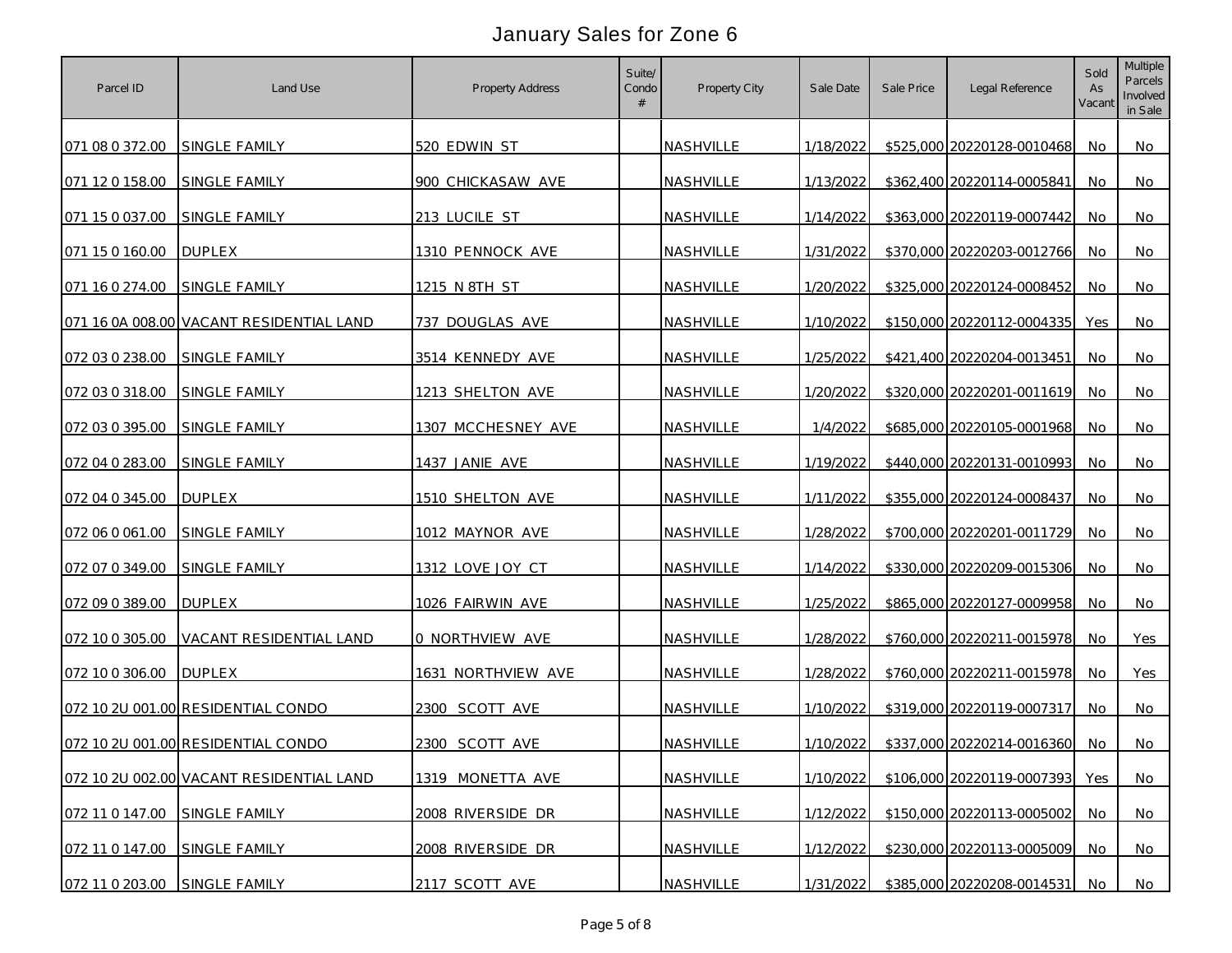| Parcel ID                     | Land Use                           | Property Address       | Suite/<br>Condo<br># | Property City    | Sale Date | Sale Price | Legal Reference            | Sold<br>As<br>Vacant | <b>Multiple</b><br>Parcels<br>Involved<br>in Sale |
|-------------------------------|------------------------------------|------------------------|----------------------|------------------|-----------|------------|----------------------------|----------------------|---------------------------------------------------|
| 072 11 0 475.00 SINGLE FAMILY |                                    | 2307 BURNS ST          |                      | NASHVILLE        | 1/25/2022 |            | \$292,500 20220131-0010949 | No.                  | No.                                               |
|                               | 072 11 41 001.00 RESIDENTIAL CONDO | 2639 PENNINGTON AVE    |                      | NASHVILLE        | 1/28/2022 |            | \$649,998 20220218-0019370 | No                   | No                                                |
| 072 12 0 160.00               | SINGLE FAMILY                      | 1900 PIEDMONT AVE      |                      | NASHVILLE        | 1/31/2022 |            | \$290,000 20220318-0031640 | No.                  | No                                                |
|                               | 072 12 0E 002.00 RESIDENTIAL CONDO | 1815 SHERWOOD LN       |                      | NASHVILLE        | 1/25/2022 |            | \$670,000 20220209-0014805 | No                   | No                                                |
| 072 13 0 211.00               | SINGLE FAMILY                      | 926 STROUSE AVE        |                      | NASHVILLE        | 1/5/2022  |            | \$290,000 20220307-0025845 | No                   | No                                                |
| 072 14 0 009.00               | SINGLE FAMILY                      | 1117 CAHAL AVE         |                      | <b>NASHVILLE</b> | 1/19/2022 |            | \$455,000 20220125-0009003 | No                   | No                                                |
| 072 14 0 139.00               | <b>DUPLEX</b>                      | 1218 CHESTER AVE       |                      | NASHVILLE        | 1/31/2022 |            | \$425,000 20220203-0012876 | No                   | No                                                |
|                               | 072 14 3R 001.00 RESIDENTIAL CONDO | 2418 CHAPEL AVE        |                      | NASHVILLE        | 1/5/2022  |            | \$620,000 20220114-0005755 | No.                  | No                                                |
|                               | 072 14 4S 001.00 RESIDENTIAL CONDO | 2000 SCOTT AVE         |                      | NASHVILLE        | 1/21/2022 |            | \$826,000 20220202-0012162 | No.                  | No                                                |
|                               | 072 15 0A 102.00 RESIDENTIAL CONDO | 102 PORTER TER         |                      | NASHVILLE        | 1/13/2022 |            | \$500,000 20220124-0008447 | No.                  | Yes                                               |
|                               | 072 15 0A 108.00 RESIDENTIAL CONDO | 108 PORTER TER         |                      | <b>NASHVILLE</b> | 1/13/2022 |            | \$500,000 20220124-0008447 | No                   | Yes                                               |
|                               | 072 15 11 001.00 RESIDENTIAL CONDO | 2628 A PENNINGTON AVE  |                      | <b>NASHVILLE</b> | 1/12/2022 |            | \$625,000 20220118-0006750 | No.                  | No.                                               |
|                               | 072 15 11 002.00 RESIDENTIAL CONDO | 2628 B PENNINGTON AVE  |                      | NASHVILLE        | 1/14/2022 |            | \$610,000 20220128-0010287 | No                   | No                                                |
|                               | 072 15 2J 002.00 RESIDENTIAL CONDO | 1618 B PORTER AVE      |                      | NASHVILLE        | 1/26/2022 |            | \$670,000 20220208-0014624 | No                   | No                                                |
| 072 16 0 081 00               | <b>SINGLE FAMILY</b>               | 1903 VALLEY PARK DR    |                      | NASHVILLE        | 1/28/2022 |            | \$460,000 20220214-0016274 | No                   | No                                                |
| 072 16 0 270.00               | SINGLE FAMILY                      | 1513 DUGGER DR         |                      | NASHVILLE        | 1/24/2022 |            | \$490,000 20220214-0016367 | No.                  | No.                                               |
| 072 16 0 270.00               | SINGLE FAMILY                      | 1513 DUGGER DR         |                      | NASHVILLE        | 1/24/2022 |            | \$425,000 20220131-0011099 | No                   | No.                                               |
|                               | 072 16 4S 002.00 RESIDENTIAL CONDO | 2203 SHERIDAN RD       |                      | NASHVILLE        | 1/31/2022 |            | \$575,000 20220214-0016907 | No.                  | No.                                               |
| 073 01 0 224.00               | SINGLE FAMILY                      | 3910 IVY DR            |                      | NASHVILLE        | 1/3/2022  |            | \$472,500 20220112-0004366 | No                   | <b>No</b>                                         |
| 073 06 0 026.00               | SINGLE FAMILY                      | 3822 MOSS ROSE DR      |                      | NASHVILLE        | 1/10/2022 |            | \$720,000 20220128-0010662 | No                   | No                                                |
| 073 09 0 053.00               | SINGLE FAMILY                      | 2419 MCGINNIS DR       |                      | NASHVILLE        | 1/19/2022 |            | \$550,000 20220124-0008543 | No                   | No                                                |
| 073 09 0 139.00 SINGLE FAMILY |                                    | 1810 WILLOW SPRINGS DR |                      | NASHVILLE        | 1/5/2022  |            | \$390,000 20220114-0005591 | No                   | No                                                |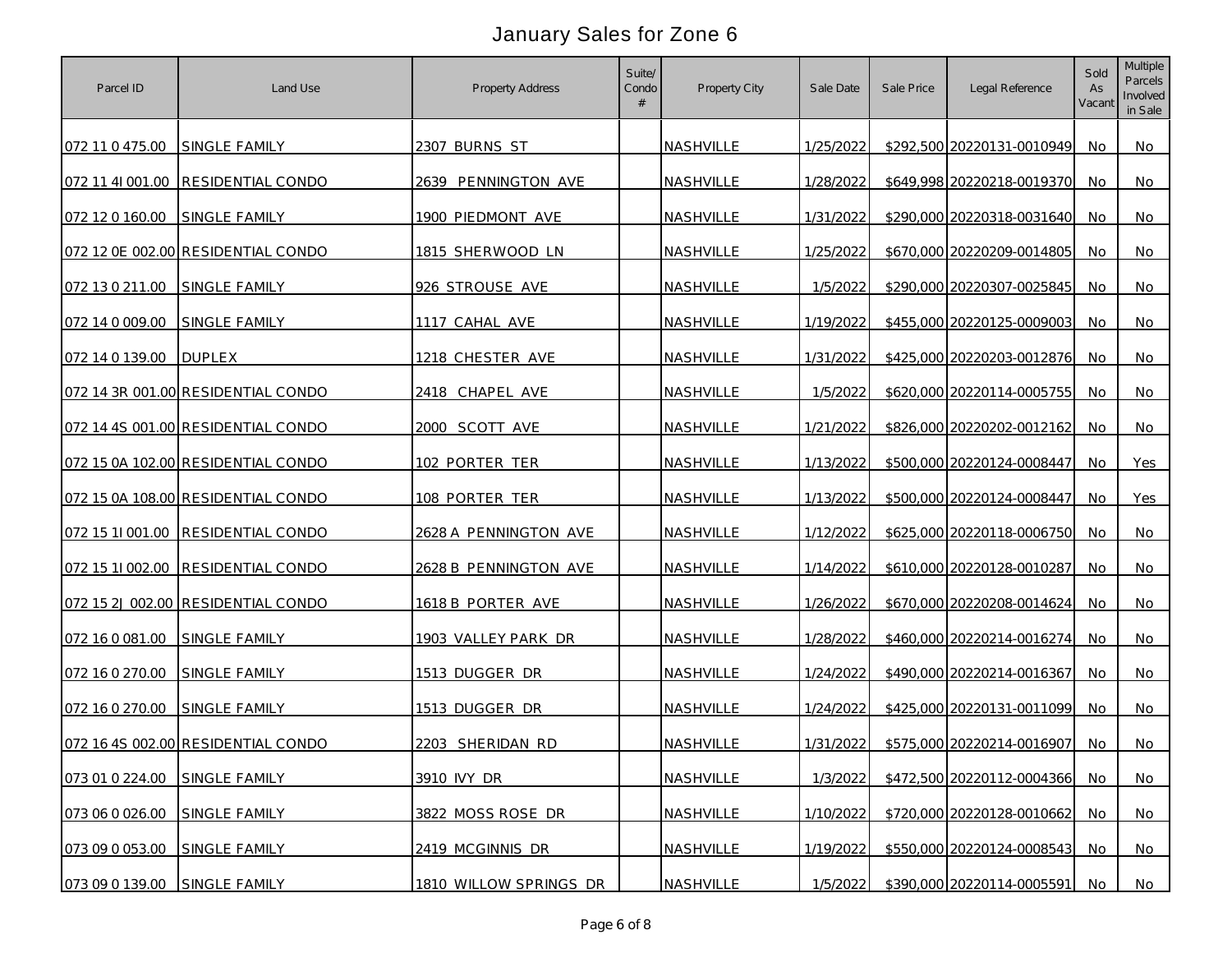| Parcel ID       | Land Use                                 | Property Address     | Suite/<br>Condo<br># | Property City    | Sale Date | Sale Price | Legal Reference                        | Sold<br>As<br>Vacant | Multiple<br>Parcels<br>Involved<br>in Sale |
|-----------------|------------------------------------------|----------------------|----------------------|------------------|-----------|------------|----------------------------------------|----------------------|--------------------------------------------|
| 073 13 0 122.00 | SINGLE FAMILY                            | 2722 MAILAN DR       |                      | NASHVILLE        | 1/14/2022 |            | \$466,000 20220125-0008976             | No.                  | No                                         |
|                 | 073 13 0W 002.00 RESIDENTIAL CONDO       | 2726 MAILAN DR       |                      | NASHVILLE        | 1/28/2022 |            | \$501,000 20220214-0016858             | No                   | No                                         |
| 082 04 0 261.00 | SINGLE FAMILY                            | 871 GRANADA AVE      |                      | NASHVILLE        | 1/28/2022 |            | \$175,000 20220216-0018038             | No                   | No                                         |
| 082 04 0 402.00 | SINGLE FAMILY                            | 939 SEYMOUR AVE      |                      | NASHVILLE        | 1/17/2022 |            | \$600,000 20211229-0170832             | No                   | No                                         |
| 082 07 0 387.00 | SINGLE FAMILY                            | 713 LISCHEY AVE      |                      | <b>NASHVILLE</b> | 1/10/2022 |            | \$320,000 20220114-0005745             | No                   | No                                         |
|                 | 082 07 0M 003.00 RESIDENTIAL CONDO       | 402 CLEVELAND ST     | 3                    | NASHVILLE        | 1/31/2022 |            | \$679,900 20220214-0016455             | No                   | No.                                        |
|                 | 082 07 0M 005.00 RESIDENTIAL CONDO       | 402 CLEVELAND ST     | $\mathbf{1}$         | NASHVILLE        | 1/31/2022 |            | \$675,000 20220214-0016870             | No                   | No                                         |
| 082 08 0 338.00 | SINGLE FAMILY                            | 939 MAXWELL AVE      |                      | NASHVILLE        | 1/14/2022 |            | \$320,000 20220119-0007354             | No.                  | No.                                        |
|                 | 082 12 2C 002.00 VACANT RESIDENTIAL LAND | 910 SMILEY ST        |                      | NASHVILLE        | 1/19/2022 |            | \$450,000 20220126-0009605             | Yes                  | Yes                                        |
|                 | 082 12 2C 003.00 VACANT RESIDENTIAL LAND | 912 SMILEY ST        |                      | NASHVILLE        | 1/19/2022 |            | \$450,000 20220126-0009605             | Yes                  | Yes                                        |
|                 | 082 12 2C 004.00 VACANT RESIDENTIAL LAND | 914 SMILEY ST        |                      | NASHVILLE        | 1/19/2022 |            | \$450,000 20220126-0009605             | Yes                  | Yes                                        |
|                 | 082 15 0A 004.00 RESIDENTIAL CONDO       | 2115 YEAMAN PL       |                      | 104 NASHVILLE    | 1/7/2022  |            | \$409,900 20220118-0006483             | No                   | No.                                        |
|                 | 082 15 0A 099.00 RESIDENTIAL CONDO       | 2115 YEAMAN PL       |                      | 512 NASHVILLE    | 1/10/2022 |            | \$335,000 20220118-0007058             | No                   | No.                                        |
| 083 01 0 079.00 | SINGLE FAMILY                            | 1038 W GREENWOOD AVE |                      | NASHVILLE        | 1/11/2022 |            | \$885,000 20220114-0006193             | No.                  | No                                         |
| 083 01 0 118.00 | SINGLE FAMILY                            | 934 SHARPE AVE       |                      | NASHVILLE        | 1/18/2022 |            | \$440,000 20220131-0011095             | No                   | No                                         |
| 083 01 0 273.00 | SINGLE FAMILY                            | 1042 PETWAY AVE      |                      | NASHVILLE        | 1/19/2022 |            | \$285,000 20220201-0011307             | No                   | No                                         |
| 083 02 0 217.00 | SINGLE FAMILY                            | 59 CREIGHTON AVE     |                      | NASHVILLE        | 1/31/2022 |            | \$280,000 20220330-0036523             | No.                  | No                                         |
|                 | 083 03 0R 005.00 RESIDENTIAL CONDO       | 1421 PORTER RD       | 5                    | NASHVILLE        | 1/26/2022 |            | \$680,000 20220127-0009836             | No                   | No.                                        |
|                 | 083 03 2H 002.00 RESIDENTIAL CONDO       | 1406 B RIVERSIDE DR  |                      | NASHVILLE        | 1/19/2022 |            | \$650,000 20220201-0011801             | No                   | No                                         |
| 083 04 0 039.00 | SINGLE FAMILY                            | 2004 ROSECLIFF DR    |                      | NASHVILLE        | 1/10/2022 |            | \$530,000 20220118-0006471             | No                   | <b>No</b>                                  |
| 083 04 0 295.00 | <b>DUPLEX</b>                            | 329 MCKENNELL DR     |                      | NASHVILLE        |           |            | 1/20/2022 \$1,625,000 20220201-0011375 | <b>No</b>            | Yes                                        |
| 083 04 0 296.00 | VACANT RESIDENTIAL LAND                  | 0 MCKENNELL DR       |                      | NASHVILLE        |           |            | 1/20/2022 \$1,625,000 20220201-0011375 | No                   | Yes                                        |